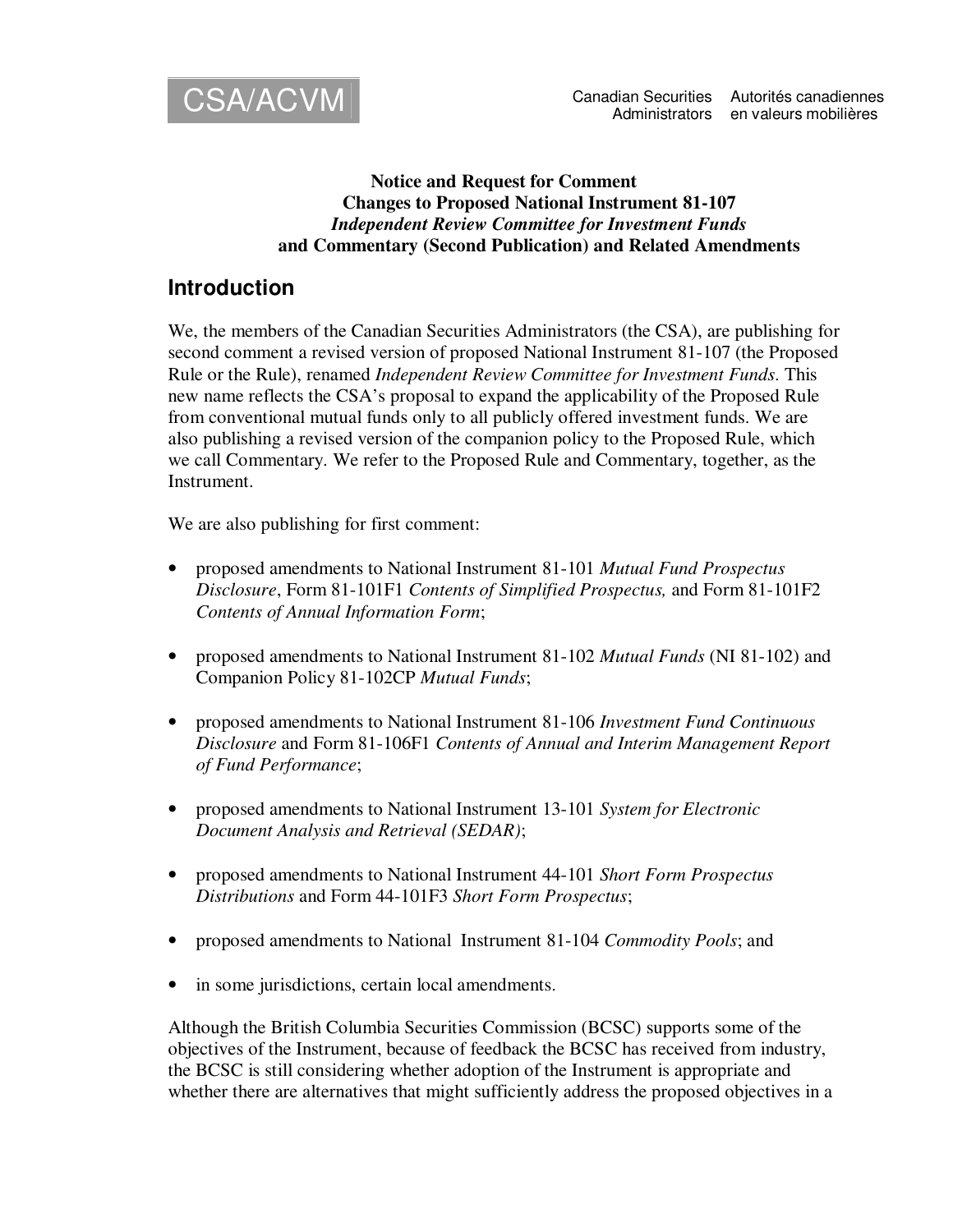more cost effective manner. The BCSC has additional questions they would like to ask about this issue. These questions are in the local cover notice published in British Columbia.

We expect the Proposed Rule to be adopted as a rule in each of Alberta, Manitoba, Newfoundland and Labrador, Nova Scotia, Ontario and New Brunswick, as a commission regulation in Saskatchewan, as a regulation in Québec, and as a policy in the remaining jurisdictions represented by the CSA. If British Columbia adopts it, the Proposed Rule would be adopted as a rule. The Commentary contained in the Proposed Rule will be adopted as a policy in each of the jurisdictions represented by the CSA.

## **Background**

On March 1, 2002, the CSA released Concept Proposal 81-402 *Striking a New Balance: A Framework for Regulating Mutual Funds and their Managers* (the Concept Proposal) that set out our vision for mutual fund regulation in Canada. It detailed our proposals to improve mutual fund governance and introduce a registration requirement for mutual fund managers.

On January 9, 2004, we published for comment the first version of the Proposed Rule and Commentary (the 2004 Proposal). The 2004 Proposal included the requirement for every publicly offered mutual fund to have a fully independent advisory body, called the Independent Review Committee (the IRC). The IRC would review all matters involving a conflict of interest or a perceived conflict of interest between the mutual fund manager's own interests and its duty to manage its mutual funds in the best interests of those funds. The objective of the 2004 Proposal was to ensure that every mutual fund had a minimum level of independent oversight in place.

Under the 2004 Proposal, the IRC was to bring its independent perspective to the decisions of the mutual fund manager that involved an actual or perceived conflict of interest for the fund manager. The IRC was to make a recommendation to the manager on the manager's proposed course of action. Its role was to provide 'sober second thought'.

The focus on conflicts of interest was deliberate. This was an area where, in our view, independent review mattered most, and would not place an undue burden on mutual fund managers who have no experience working with an independent advisory body. We also indicated our intention to eliminate the existing conflict of interest and self-dealing prohibitions in securities legislation once the Proposed Rule became effective.

For additional background information on the Concept Proposal and the 2004 Proposal, please refer to the notices published with those documents on the websites of members of the CSA.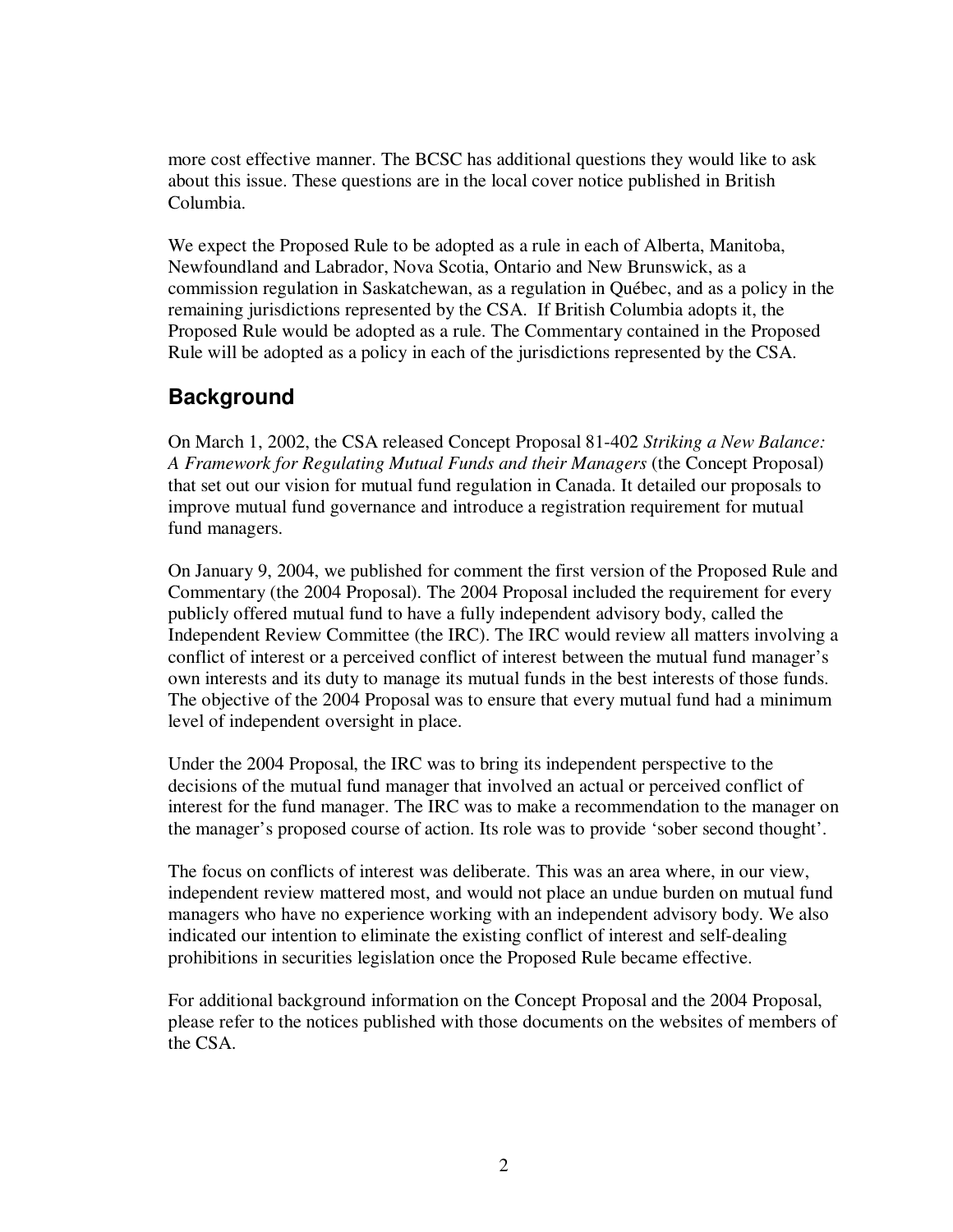# **Summary and Purpose**

### **Purpose of the Proposed Rule**

The Proposed Rule contemplates imposing a minimum, consistent standard of governance for publicly offered investment funds. Currently, there is no requirement that an investment fund have a governance body. Under the Proposed Rule, every investment fund that is a reporting issuer must have an IRC to oversee all conflict of interest matters – not just those subject to prohibitions or restrictions in securities legislation - faced by the fund manager in the operation of the investment fund.

We expect the Proposed Rule to enhance investor protection, by ensuring that the interests of the investment fund (and ultimately, investors) are at the forefront when a fund manager is faced with a conflict of interest, and by improving a fund manager's decision-making process in such situations through an upfront check on how the conflict of interest is resolved.

The Proposed Rule is also expected to contribute to more efficient Canadian capital markets, by permitting fund managers to engage in certain types of conflict of interest transactions without prior regulatory approval, provided the IRC approves. This will give fund managers greater flexibility to make timely investment decisions to take advantage of perceived market opportunities that they believe are in the best interests of the investment fund. The Proposed Rule addresses two types of conflicts of interest.

1. 'Business' or 'operational' conflicts faced by fund managers. These are conflicts of interest relating to the operation by the manager of its funds that are not specifically regulated under securities legislation, except through the general duties of loyalty and care imposed on the fund manager. These conflicts may include: the fund manager's decision to charge operational or incentive fees to the investment fund or to use affiliates in the operation of the investment fund, and the allocation of securities among funds in an investment fund complex.

2. 'Structural' conflicts faced by fund managers. These are conflicts of interest that result from proposed transactions by the manager with related entities of the manager, fund or portfolio manager currently prohibited or restricted by the conflict of interest and selfdealing provisions in securities legislation. Such conflicts may include: a fund manager's decision to purchase securities of an issuer related to it, or to trade securities amongst funds in an investment fund complex (inter-fund trade).

### **Summary of the Proposed Rule**

The Proposed Rule applies to publicly offered investment funds. This includes mutual funds, commodity pools, scholarship plans, labour-sponsored or venture capital funds,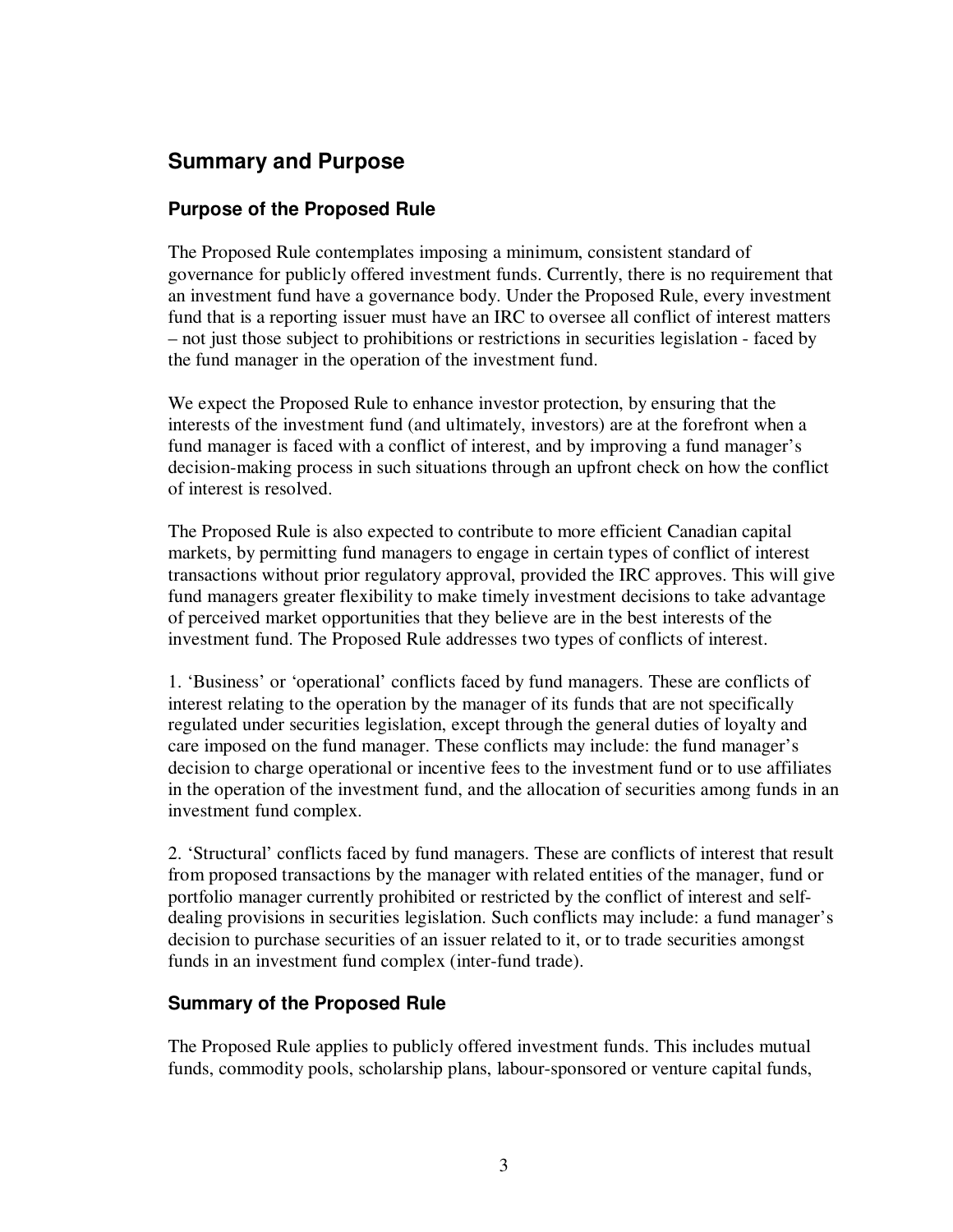and closed-end funds and mutual funds that are listed and posted for trading on a stock exchange or quoted on an over-the-counter market.

For any decision by the fund manager that involves, or that a reasonable person would consider involves, a conflict of interest for the fund manager, the fund manager must establish written policies and procedures that it must follow and refer the matter to the IRC for its review.

In the 2004 Proposal, all conflict of interest matters were referred to the IRC for a recommendation. The Proposed Rule now contemplates a two-pronged approach to IRC review.

A decision by the fund manager to engage in certain specified transactions currently prohibited or restricted by securities legislation - inter-fund trading, transactions in securities of related issuers and purchases of securities underwritten by related underwriters - must receive the prior approval of the IRC to proceed. For any other proposed course of action by the fund manager that involves, or that a reasonable person would consider involves, a conflict of interest for the fund manager, the IRC must provide the fund manager with a recommendation, which the fund manager must consider before proceeding.

IRC approval is also required for certain changes to a mutual fund. In the consequential amendments to NI 81-102 which accompany the Proposed Rule, we specify that the IRC must approve two changes: a change in the auditor of the mutual fund, and a reorganization or transfer of assets of the mutual fund to a mutual fund managed by the same fund manager or an affiliate. We propose to eliminate the requirement for securityholder approval in these instances but continue to require a securityholder vote in other circumstances.

The Proposed Rule sets out the structure and functions of the IRC, as well as the obligations of the fund manager when faced with a conflict of interest. Prospectus disclosure and certain reporting obligations relating to the IRC are set out in the Proposed Rule and in the consequential amendments that accompany the Proposed Rule.

Contrary to the 2004 Proposal, we no longer propose to eliminate the existing conflict of interest and self-dealing prohibitions and restrictions in securities legislation. For interfund trading, transactions in securities of related issuers and purchases of securities underwritten by related underwriters, the Proposed Rule and the accompanying consequential amendments to NI 81-102 provide an exemption from obtaining regulatory exemptive relief, provided the IRC has given its approval to the fund manager to proceed.

We believe the Proposed Rule strikes the proper balance between management and oversight. The Proposed Rule still ensures that ultimate responsibility and accountability for the investment fund remains with the fund manager.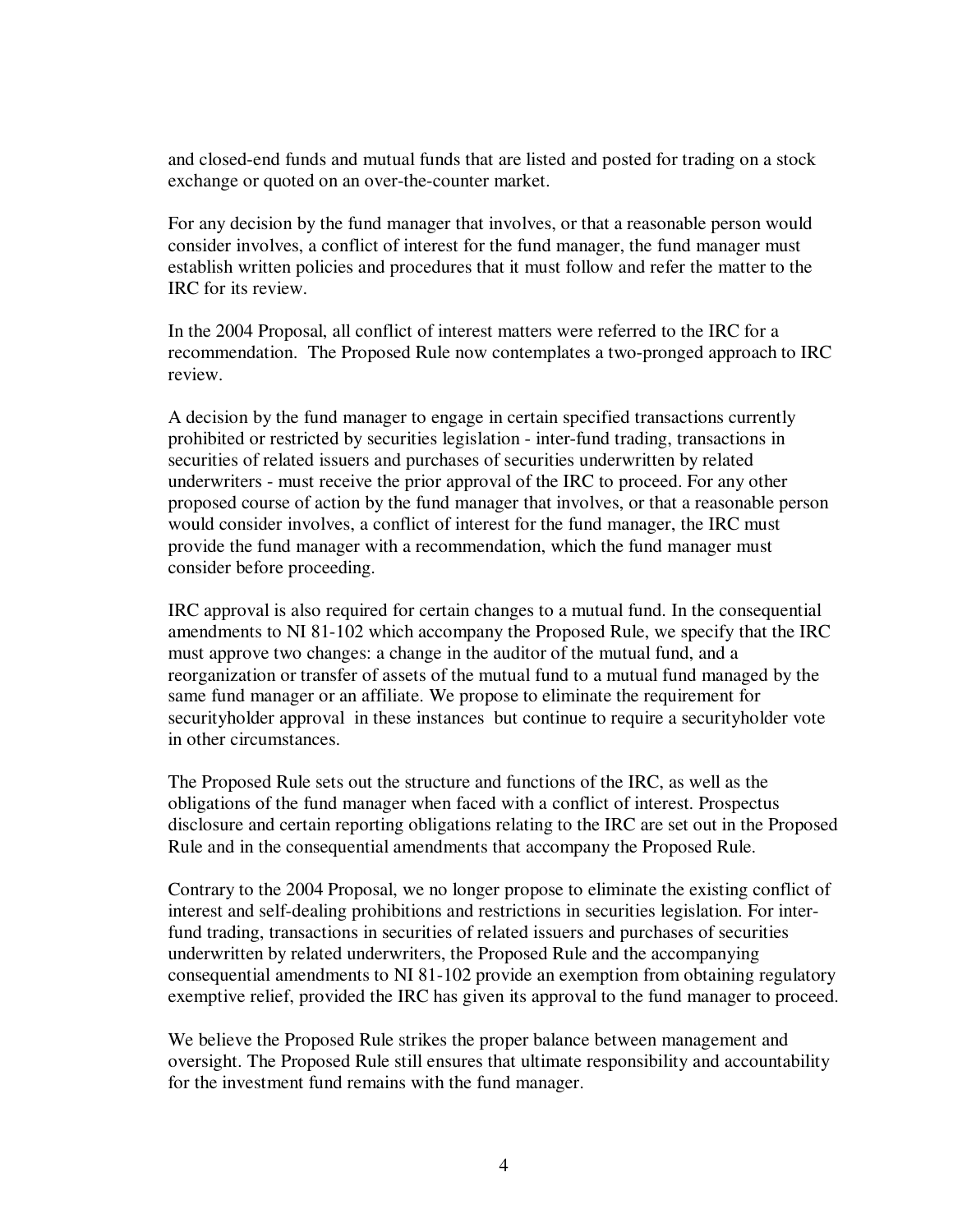# **Form**

The Proposed Rule is written in plain language. Commentary relevant to each section of the Proposed Rule appears immediately following that section for ease of reference. The purpose of the Commentary is to assist users in understanding and applying the Proposed Rule and to explain how we interpret a section of the Proposed Rule or expect the Proposed Rule to operate.

# **Summary of Feedback Received on the 2004 Proposal**

We received 42 comment letters on the 2004 Proposal. Copies of the comment letters have been posted on the Ontario Securities Commission website at www.osc.gov.on.ca. Copies are also available from any CSA member. The names of the commenters can be found in Appendix A to this Notice.

As with the Concept Proposal, the 2004 Proposal elicited comments from a broad crosssection of the Canadian mutual fund industry and investors. We heard divergent views on almost every provision in the 2004 Proposal. We have considered all comments received and wish to thank all those who took the time to comment.

A summary of the comments we received on the 2004 Proposal, together with our responses, is also in Appendix A to this Notice.

## **Overarching themes**

Several overarching themes emerged from the comments. The comments expressed on these themes resonated with us. As a result of the comments, we made a number of changes to the 2004 Proposal and raise the following new questions in this Notice. A summary of these themes is set out below.

### *The scope of the 2004 Proposal*

Many mutual fund industry commenters urged us to expand the scope of the 2004 Proposal to all publicly offered investment funds. They said that fund managers of all types of investment funds face conflicts of interest, and that excluding certain funds will result in an uneven playing field between competing products vying for the same investor.

We also heard from some small mutual fund managers who expressed concern that the 2004 Proposal was not necessary for smaller mutual funds, particularly those that outsource many of the custody, processing, valuation and portfolio management functions, or have no structural conflicts of interest.

### *Our proposal to remove certain prohibitions in securities legislation*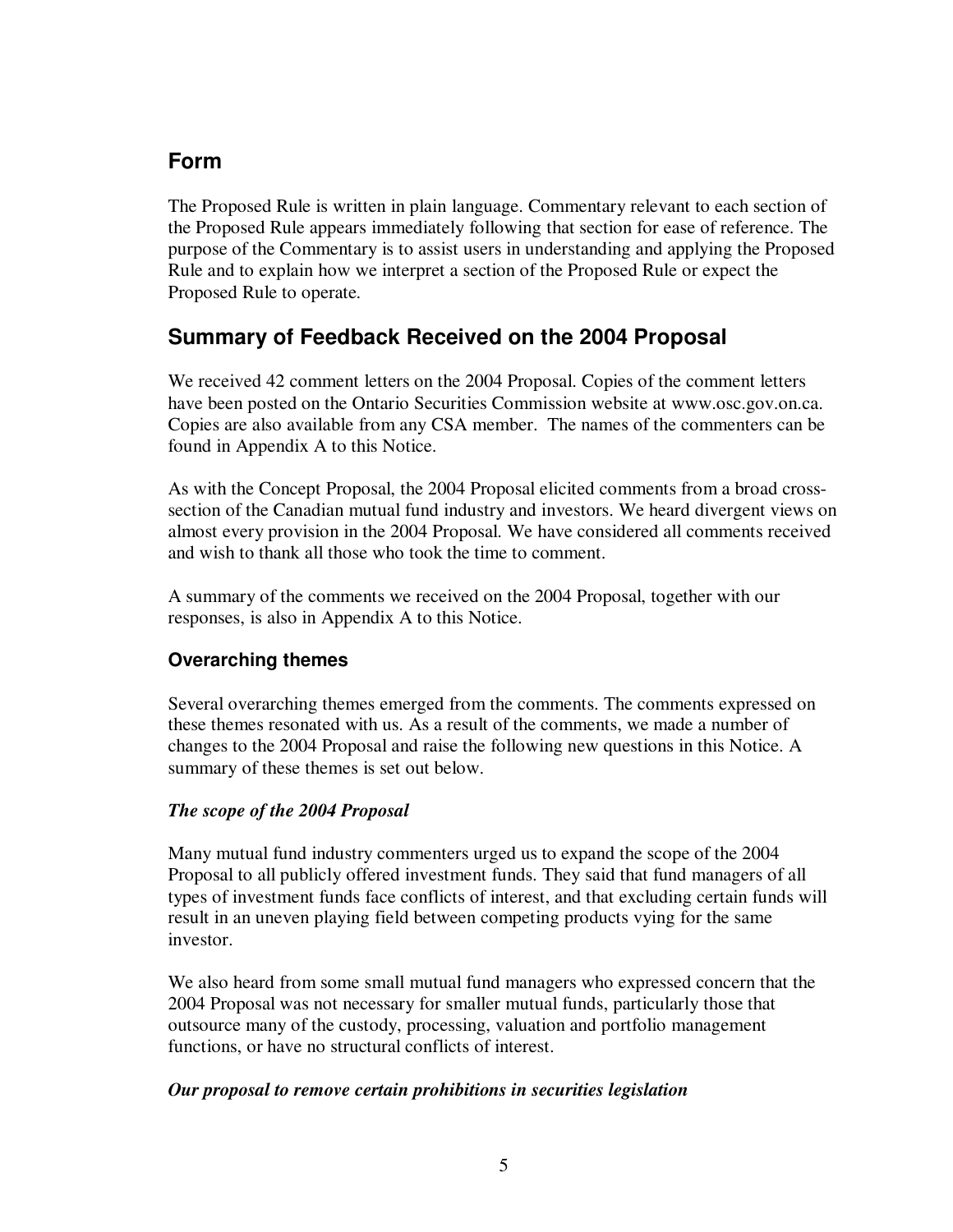There was mutual fund industry support for the introduction of independent oversight by the IRC to be coupled with a relaxation of certain legislative restrictions to meet legitimate business needs. However, investors and investor advocates unanimously urged us not to replace existing conflict of interest and self-dealing prohibitions in securities legislation with an IRC whose recommendations are non-binding. They told us that the IRC's lack of "teeth" would render it ineffective in being a check and balance on a fund manager's conflicts of interest.

#### *The need for more robust investor protection and effective monitoring of the fund manager*

Investors and investor advocates unanimously told us that the requirement in the 2004 Proposal to disclose instances where the fund manager decides to proceed with an action without the positive recommendation of the IRC is not, on its own, an effective remedy, nor sufficient for robust investor protection. They said that the disclosure will probably come too late and may not be specific enough.

We also heard from industry, investors and investor advocates that the 2004 Proposal failed to provide a monitoring process or penalty for instances where the manager failed to refer conflict of interest matters to the IRC. These commenters also told us there was no guidance on what the IRC should or could do, if the fund manager refers very little to it for its review.

#### *Our principles-based approach*

Many industry commenters commended us for our commitment to principles-based regulation, and for the 2004 Proposal's user-friendly format. Yet, some commenters also asked us to provide greater specificity in the rule on certain matters. This was echoed by investors and investor advocates who expressed concern about an approach that they said relied too much on solely principles. They suggested a combination of specific rules and principles would be more effective.

#### *The uncertainty of the liability of IRC members*

The majority of industry commenters expressed concern about the uncertainty of the liability of IRC members. They told us unlimited liability would affect the availability and cost of insurance for members, and would be a strong deterrent to potential members of an IRC. We were urged to somehow limit liability.

#### *Our proposal to remove certain securityholder votes*

Industry commenters supported the 2004 Proposal's removal of the requirement for the fund manager to obtain securityholder approval for certain changes to a mutual fund under Part 5 of NI 81-102, telling us securityholder approval of ongoing administrative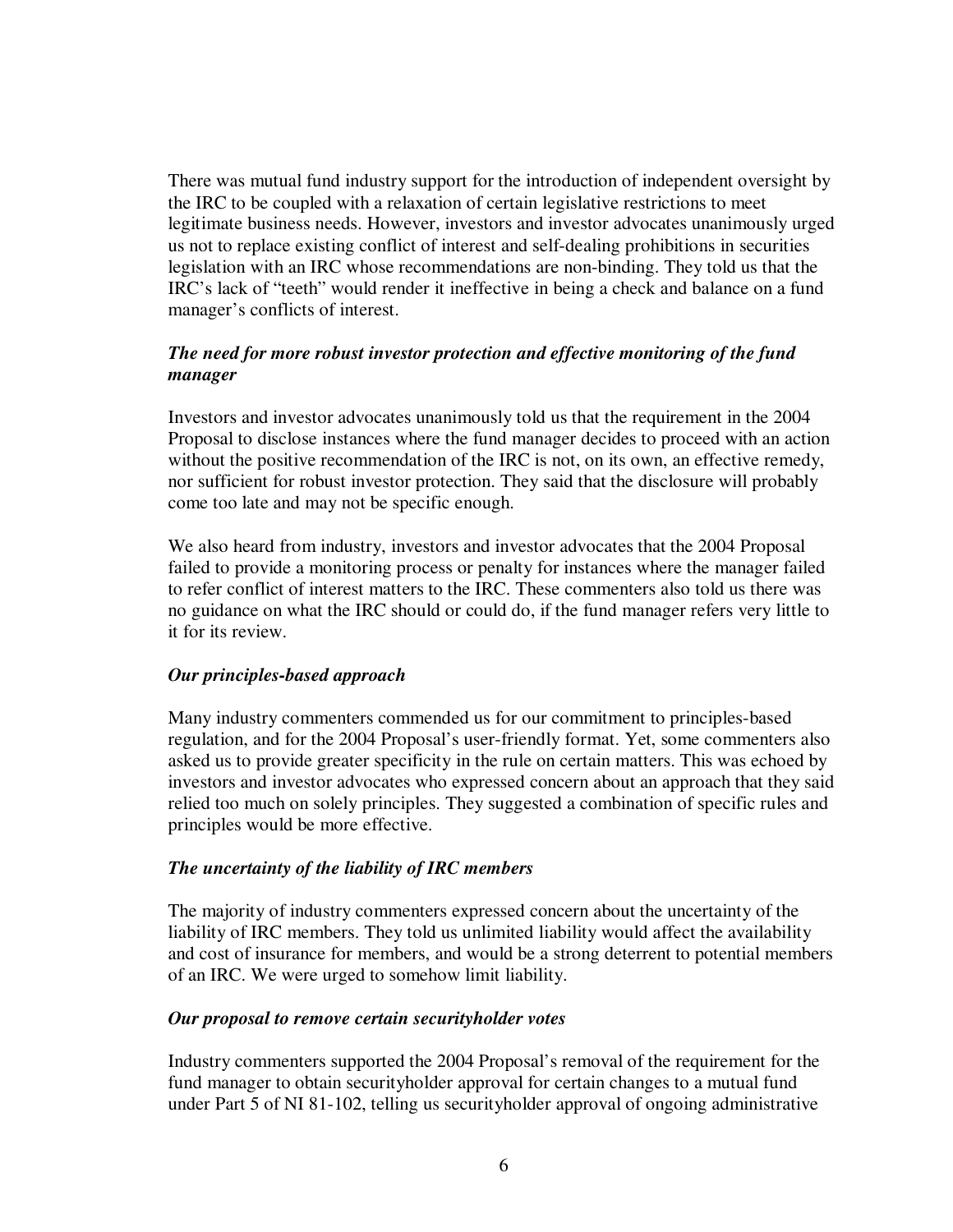matters is costly and not in investors' interests. However, investors and investor advocates unanimously urged us not to eliminate what they perceived as one of few investor rights.

# **Summary of Changes to the 2004 Proposal and Specific Requests for Comment**

The Proposed Rule and Commentary differs from the 2004 Proposal in a number of significant ways. This section of the Notice describes the key changes. We have also raised specific issues for you to comment on in the shadowboxes below.

## **1. The Instrument now applies to publicly offered investment funds**

### *An expanded scope*

Under the 2004 Proposal, the Instrument would have applied only to conventional mutual funds and commodity pools.

We are now proposing that the Instrument apply to all publicly offered investment funds. This includes conventional mutual funds, commodity pools, scholarship plans, laboursponsored or venture capital funds, and closed-end funds and mutual funds (including index-based funds) that are listed and posted for trading on a stock exchange or quoted on an over-the-counter market.

In our view, some (if not all) of the conflicts of interest inherent in the management of a conventional mutual fund may exist in the management of all of these types of investment funds. Examples are: the fund manager's decision to charge operational and incentive fees to the investment fund, to use affiliates in the operation of the investment fund, and the allocation of securities among funds in an investment fund complex. Additionally, not all investment funds are currently prohibited in every jurisdiction from engaging in related-party and self-dealing transactions. For many of us, the perception of a governance 'gap' between the regulation of these products and the regulation of mutual funds and corporate issuers is difficult to reconcile.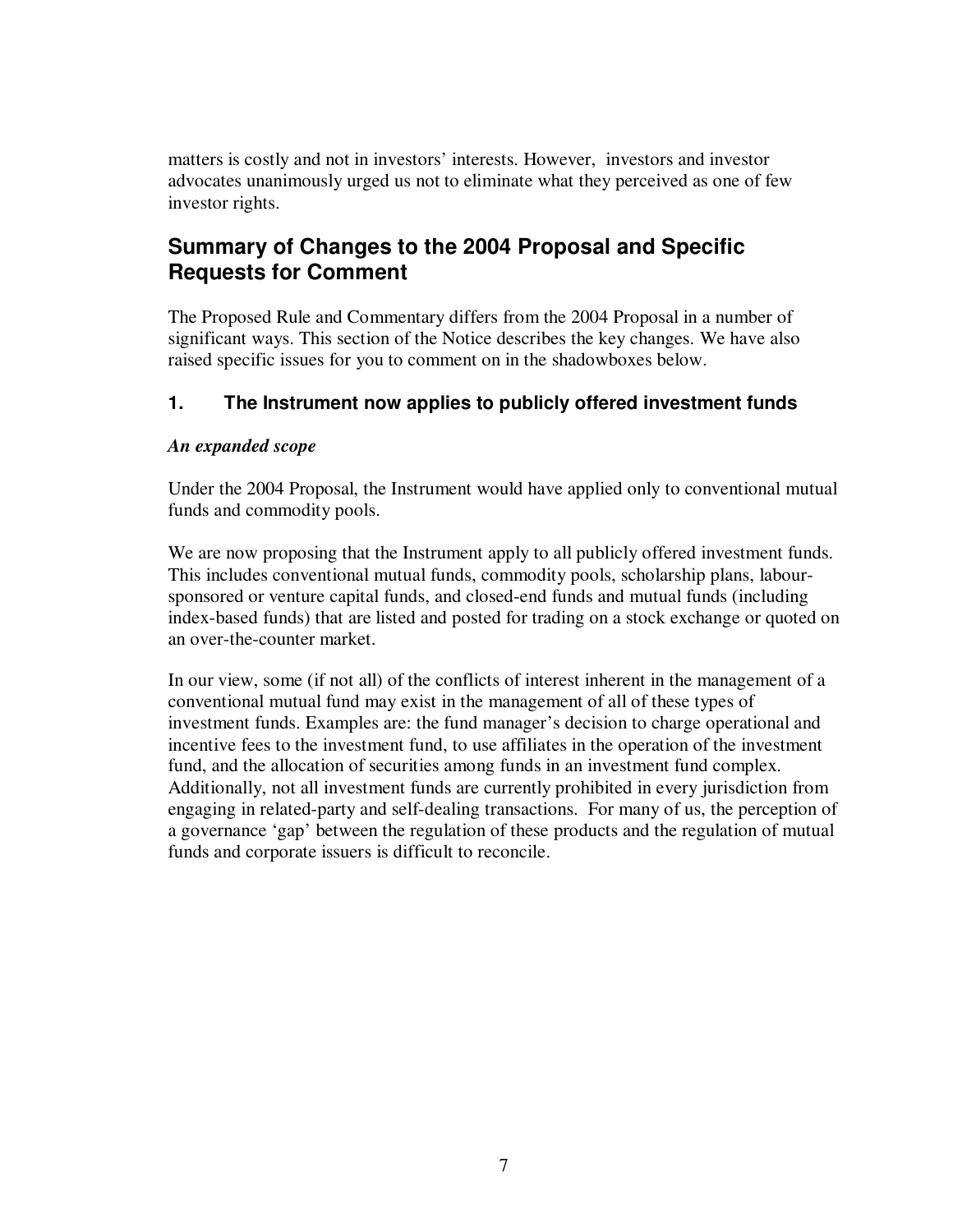We request comment on the expanded scope of the Proposed Rule and particularly seek feedback from those industry participants not included in the 2004 Proposal – scholarship plans, labour-sponsored or venture capital funds, and closed-end funds and mutual funds that are listed and posted for trading on a stock exchange or quoted on an over-thecounter market.

Specifically, we would like to understand what conflicts of interest could exist in the management of these investment funds, the anticipated costs the Instrument could have on these funds, whether there are additional practical considerations for each of these investment fund structures that we should address, and what other mechanisms or approaches the fund managers of these investment funds use today or could use to address any conflicts of interest.

#### *Smaller investment funds*

The proposed Instrument continues to apply to smaller investment funds. We continue to believe that there are inherent conflicts of interest in the management of smaller investment funds that could benefit from the independent perspective brought to bear on such matters. We are, however, sensitive to concerns about the cost of an IRC for smaller funds.

In our view, IRC oversight for most smaller investment funds (where there are no structural conflicts of interest and where there may be fewer business conflicts, especially if many functions have been outsourced) would be much less burdensome than for larger investment funds, and therefore, less costly. However, we are also interested in considering other ways of managing conflicts of interest for smaller funds.

We request additional comment on the impact of including smaller investment funds in the Instrument.

Specifically, we would like feedback on our view that, with fewer conflicts of interest to address, an IRC will be less costly for smaller funds. We also seek specific data on the anticipated costs of complying with the Instrument for smaller investment funds, relative to the other costs of the investment fund.

We would also like to understand what commenters consider 'smaller' – is it a test based on the size of the investment fund? or the fund manager? or the number of investors in the investment fund?

The BC Securities Commission has additional questions they would like to ask on this subject. These questions are in the local cover notice published in British Columbia.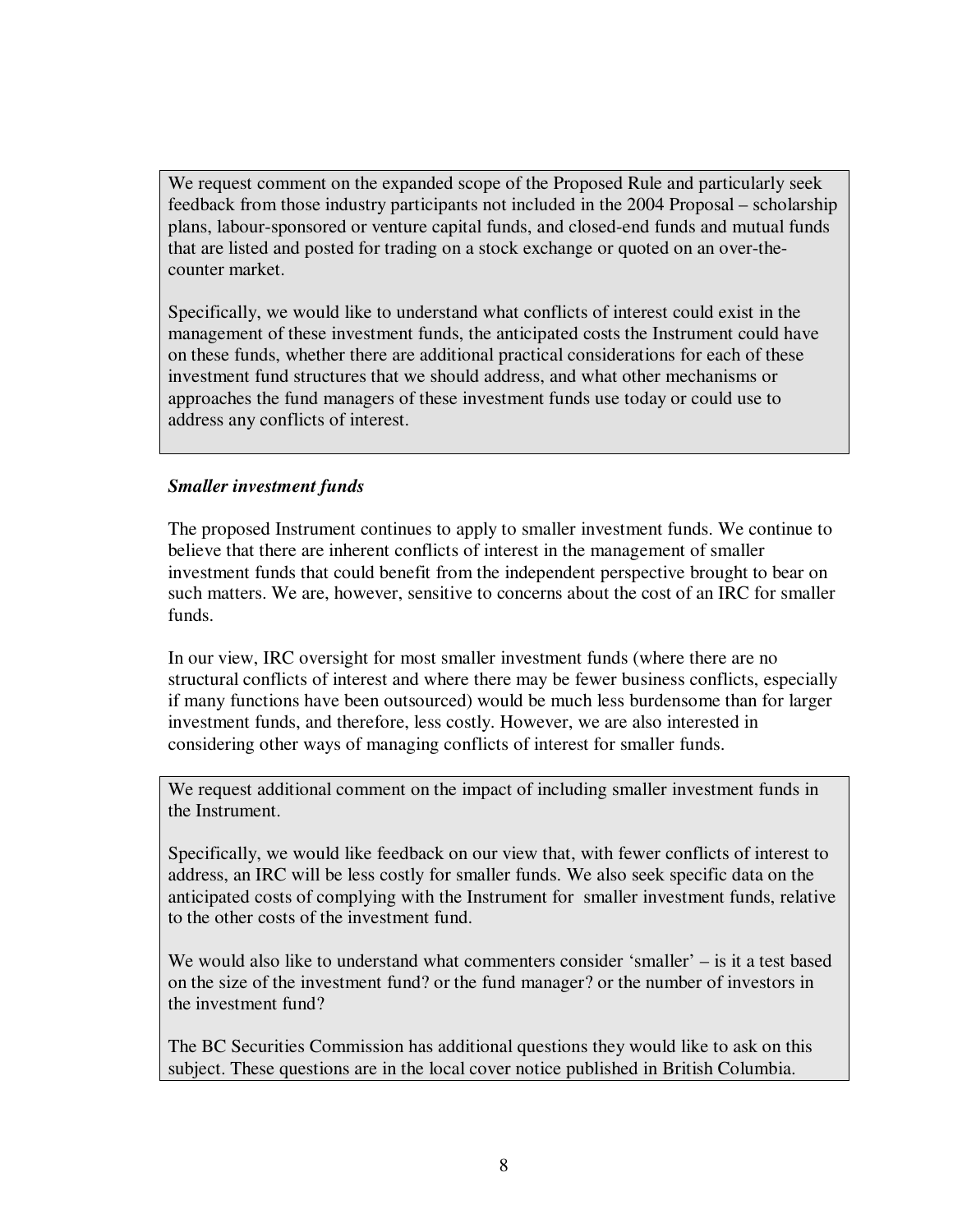### **2. The Instrument will keep existing conflict of interest and self-dealing prohibitions in securities legislation, and exempt specified transactions with IRC approval**

#### *Keeping existing rules*

When we published the 2004 Proposal, we stated our intention to replace the existing conflict of interest and self-dealing prohibitions and restrictions in securities legislation with the introduction of IRC review.

In response to the comments, we now propose to retain the existing conflict of interest and self-dealing prohibitions and restrictions in securities legislation and provide exemptions in the Proposed Rule and NI 81-102 from the provisions that preclude certain specified transactions, provided that the fund manager has received the approval of the IRC to proceed. These transactions include: inter-fund trading, transactions in securities of related issuers, and purchases of securities underwritten by related underwriters.

We believe it is important to give fund managers some flexibility to engage in these types of transactions, which can be innocuous and beneficial to investors, without the expense and delay involved in seeking regulatory approval (which ultimately imposes costs on the investment fund and its securityholders). It is our view that oversight and approval of these transactions by an independent body that is familiar with the investment fund's operations, will ensure that any actual or perceived conflicts of interest are appropriately addressed. To date, members of the CSA have granted a number of exemptions from the prohibitions in securities legislation that restrict these transactions. Based on our own experiences, we are comfortable that IRC oversight and approval can be effective in addressing the conflicts of interest in these types of transactions. Over time, as the IRC members' familiarity with the operations of the investment fund and the fund manager grows, we expect that they will be well positioned to consider and understand all of the appropriate factors in deciding whether to approve such transactions.

The Proposed Rule specifies that existing conflict of interest waivers and exemptions that deal with matters regulated by this Instrument may not, after a specified date following the coming into force of the Instrument and implementation of the IRC, be relied on.

Other types of prohibited conflict of interest transactions with which we have less familiarity will continue to be prohibited under securities legislation and require regulatory exemptive relief to proceed.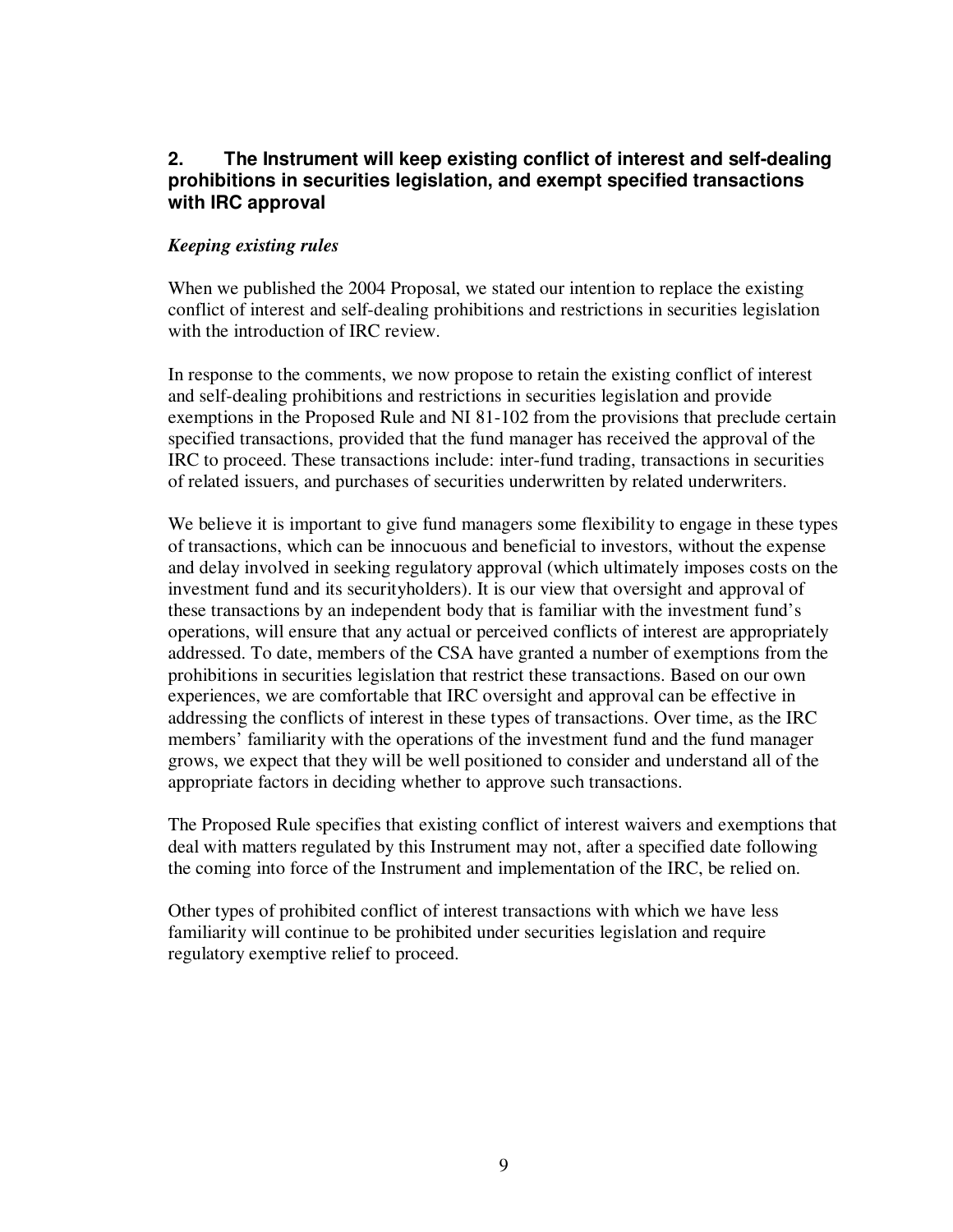We request comment on this approach and the exemptive provisions in the Proposed Rule and consequential amendments to NI 81-102.

Specifically, we would like feedback on whether the drafting of these provisions effectively captures the conflict of interest exemptions the CSA has granted to date, and whether the conditions accompanying the exemptions in the Proposed Rule and NI 81- 102 are appropriate.

The BC Securities Commission has additional questions they would like to ask on this subject. These questions are in the local cover notice published in British Columbia.

#### *IRC approval*

As outlined above, the proposed Instrument would require a fund manager to receive the prior approval of the IRC to proceed with inter-fund trading, transactions in securities of related issuers, and purchases of securities underwritten by related underwriters.

For any other proposed course of action by the fund manager that involves or may be perceived to involve a conflict of interest for the fund manager, the IRC will continue (as in the 2004 Proposal) to provide to the fund manager a positive or negative recommendation as to whether the action achieves a fair and reasonable result for the investment fund. The fund manager must consider that recommendation before proceeding.

A fund manager must also receive IRC approval under Part 5 of NI 81-102 to proceed with certain changes to a mutual fund: a change of auditor of the mutual fund, and a reorganization or transfer of assets of the mutual fund to a mutual fund managed by the same fund manager or an affiliate.

A decision tree for different types of conflict of interest matters is included in Appendix B to this Notice.

We request comment on this approach.

### **3. The Instrument now provides the IRC with effective methods to oversee and report on manager conflicts of interest**

As noted above, when we published the 2004 Proposal, we indicated our intention to replace the existing conflict of interest and self-dealing prohibitions and restrictions in securities legislation and instead require IRC oversight and an IRC recommendation to the fund manager as to whether the proposed transaction achieves a fair and reasonable result for the fund.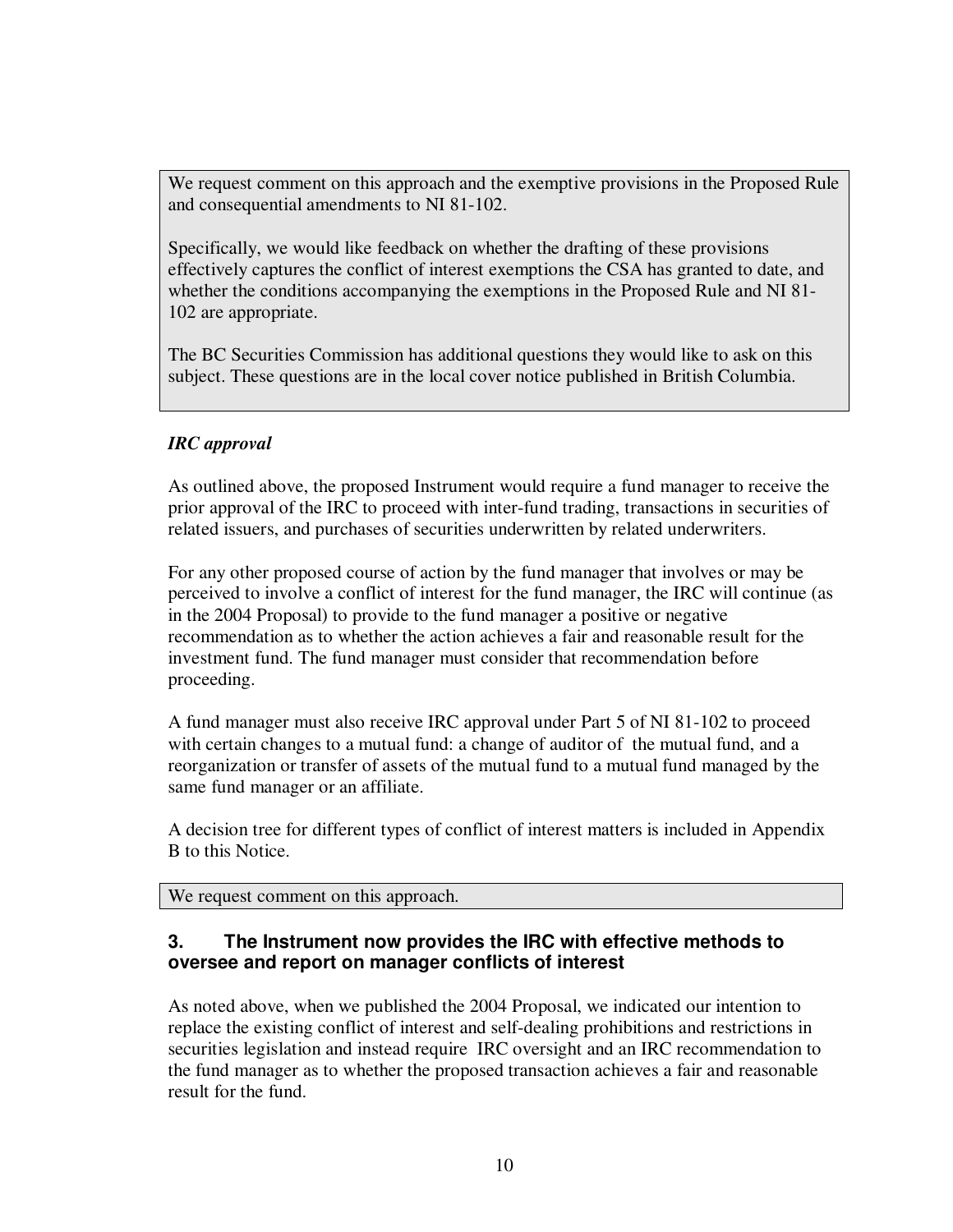In response to the comments, we no longer propose to eliminate the existing conflict of interest and self-dealing prohibitions and restrictions in securities legislation. Instead, we intend under the Proposed Rule and NI 81-102 to exempt from the prohibitions and restrictions in securities legislation inter-fund trading, transactions in securities of related issuers, and purchases of securities underwritten by related underwriters, provided the fund manager has received the approval of the IRC to proceed, and to give the IRC the authority to stop the transaction.

For any other proposed course of action by the fund manager that involves, or that a reasonable person would consider involves, a conflict of interest for the fund manager, the IRC will give the fund manager its recommendation. In instances where the fund manager decides to proceed without the positive recommendation of the IRC, the Proposed Rule now gives the IRC the authority to require the fund manager to notify securityholders of the fund manager's decision at least 30 days before the effective date of the action.

In response to comments, we now also propose to require the IRC to prepare a report directed to securityholders at least annually, which describes what has transpired in the relevant time period. Among the matters the report must disclose is any instance where the fund manager proceeded to act without the positive recommendation of the IRC, or proceeded to act on a positive recommendation or approval but did not follow a condition imposed by the IRC in the recommendation or approval.

The Proposed Rule also requires that the IRC monitor and assess, at least annually, the adequacy and effectiveness of the fund manager's written policies and procedures related to conflict of interest matters, and the fund manager's compliance with the IRC's instructions on these matters.

Additionally, the Proposed Rule now explicitly gives the IRC the authority to communicate directly with the securities regulatory authorities. This is intended to encourage members of the IRC to inform the regulator of any concerns – including concerns about a fund manager not referring conflict of interest matters to the IRC – not otherwise required by securities legislation to be reported. The Proposed Rule further requires the IRC, in instances where the fund manager has proceeded with inter-fund trading, transactions in securities of related issuers, and purchases of securities underwritten by related underwriters, to report a breach of a specified condition imposed by securities legislation or by the IRC in its approval.

We request comment on this approach.

### **4. The Instrument now specifies the key governance practices we expect of the IRC and the manager**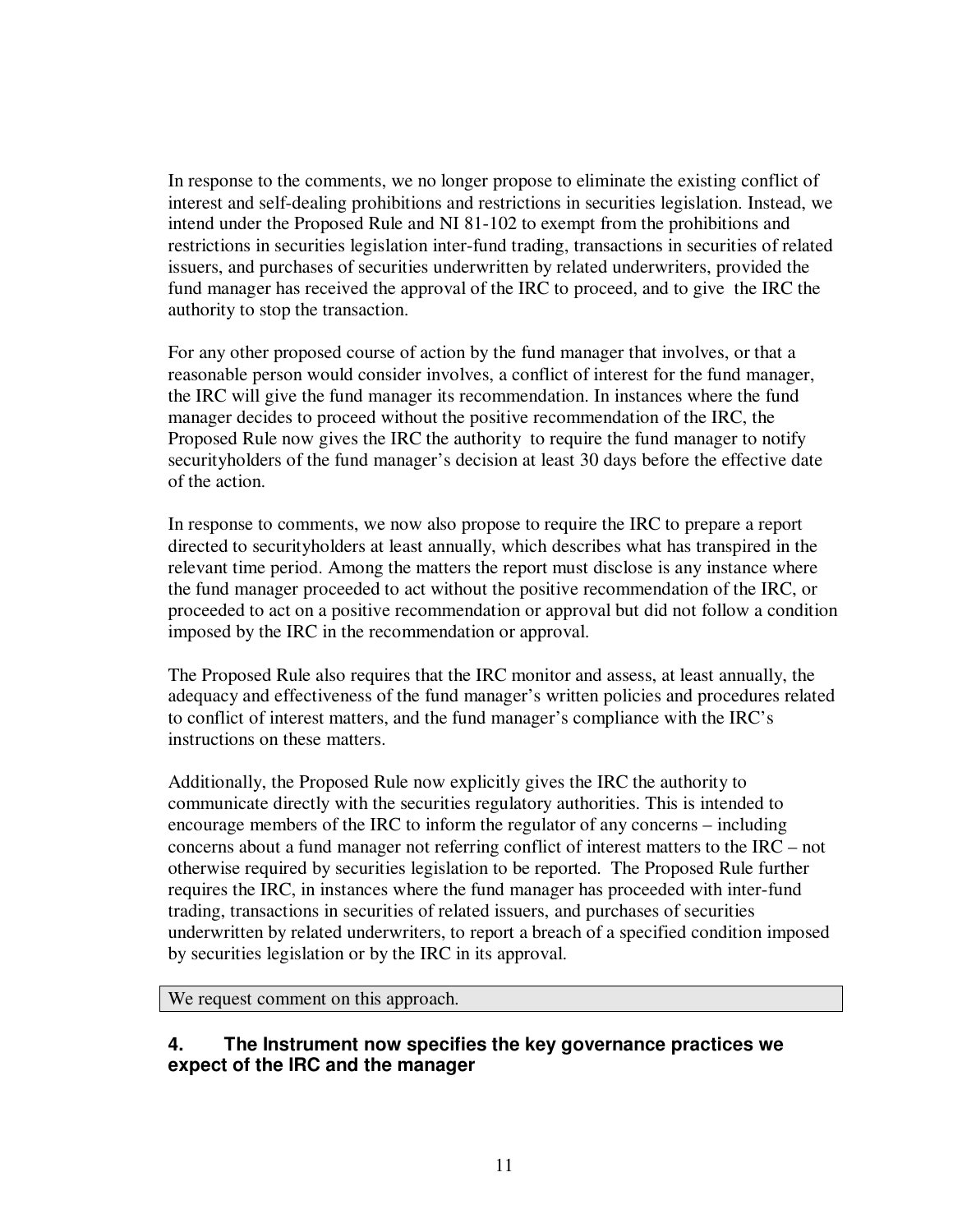In response to the commenters who asked us to provide greater specificity in the 2004 Proposal on certain matters, we are now proposing that the Proposed Rule specify the minimum governance practices we expect of the IRC and the fund manager. Among these practices are: the appointment of a chair among the IRC members to act as the leader of the IRC and be the primary liaison between the IRC and the fund manager; the establishment of nominating criteria in the appointment of IRC members; the orientation and continuing education of IRC members; regular self assessments; and reporting obligations.

We believe this approach will create consistent minimum standards and practices among IRCs and fund managers, and will allow for a meaningful comparison by investors of investment funds.

We request comment on this approach. Specifically, we would like feedback on whether these provisions are best suited for the Proposed Rule or should be moved into the Commentary.

## **5. The Instrument addresses the liability of IRC members**

The ultimate responsibility for the decisions made on behalf of the investment fund appropriately rests with the fund manager.

However, in response to the concerns raised about the potential unlimited liability of IRC members, we retained Carol Hansell of Davies Ward Phillips & Vineberg to provide us with advice on this issue. Based on this advice, the Instrument has been revised to emphasize the limited scope of the IRC's mandate, which in turn should limit the IRC's corresponding fiduciary duty and duty of care.

We were advised that by clarifying in the Instrument the very specific functions, duties and obligations of the IRC, we will have clarified that the IRC has a very limited role, particularly as compared to the role of corporate directors. We were also advised that the inclusion of a fiduciary duty and duty of care as well as language that mirrors certain defence provisions in corporate law statutes should serve to provide guidance to insurers and to the courts as to how we view the IRC's role.

A summary of Carol Hansell's analysis is available on the website of the Ontario Securities Commission at www.osc.gov.on.ca. and the website of the Autorité des marchés financiers at www.lautorite.qc.ca.

We request feedback on this approach.

### **6. The Instrument preserves investor votes for changes to the 'commercial bargain'**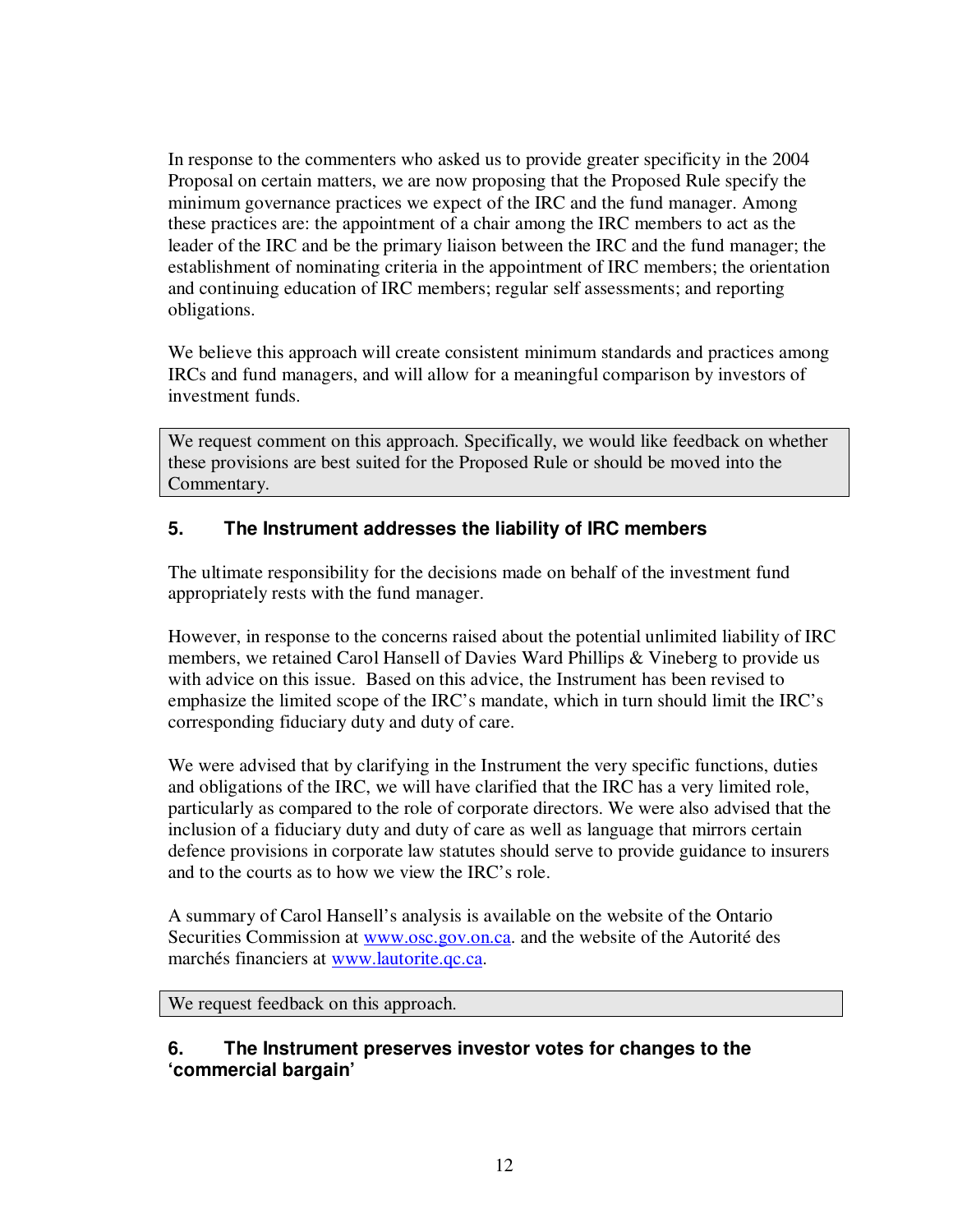In the 2004 Proposal, we proposed to remove the requirement for securityholder approval for all of the changes contemplated under section 5.1 of NI 81-102, except for a change in the mutual fund's investment objectives and increases in the charges to the mutual fund or its securityholders.

With the benefit of the comments we received, we no longer propose to eliminate most of the securityholder approvals outlined in the 2004 Proposal. We believe that a securityholder vote should be required for proposed changes to a mutual fund that affect the 'commercial bargain' between the fund manager and investors.

We continue to propose, however, that a change in the auditor of a mutual fund and a reorganization or transfer of assets between affiliated mutual funds be permitted to proceed without securityholder approval, provided that the fund manager has received IRC approval. In our view, replacing securityholder approvals in these instances with approval by an independent body familiar with the investment fund's operations will serve to adequately protect investors' interests, while at the same time give the fund manager some relief from the expense and delay involved in holding securityholder meetings (which ultimately impacts the investment fund and its securityholders).

We request comment on this approach. Specifically, we would like feedback on the drafting of the proposed amendments to Part 5 of NI 81-102.

## **Anticipated Costs and Benefits**

We believe that the cost savings estimates to fund managers from relaxing the restrictions on conflict of interest and self-dealing transactions published with the 2004 Proposal on the websites of the Ontario Securities Commission and Autorité des marchés financiers are still valid<sup>1</sup>.

Upon review of the operational cost estimates of an IRC published with the 2004 Proposal, the Office of the Chief Economist at the Ontario Securities Commission (the Office of the Chief Economist) has concluded the cost estimates remain valid.

In the notice to the 2004 Proposal, the Office of the Chief Economist at the Ontario Securities Commission proposed to estimate some additional benefits and some of the cost savings associated with the Instrument.

Consistent with the methodology found in other studies on the subject, the Office of the Chief Economist has concluded, through the construction of a model of the most critical factors in determining fund performance, that the number of meetings of the IRC each year will not have a significant impact on an investment fund's performance. As a result,

<sup>&</sup>lt;sup>1</sup> See: Mutual Fund Governance Cost Benefit Analysis Final Report, prepared for the OSC by Keith A. Martin, July 2003.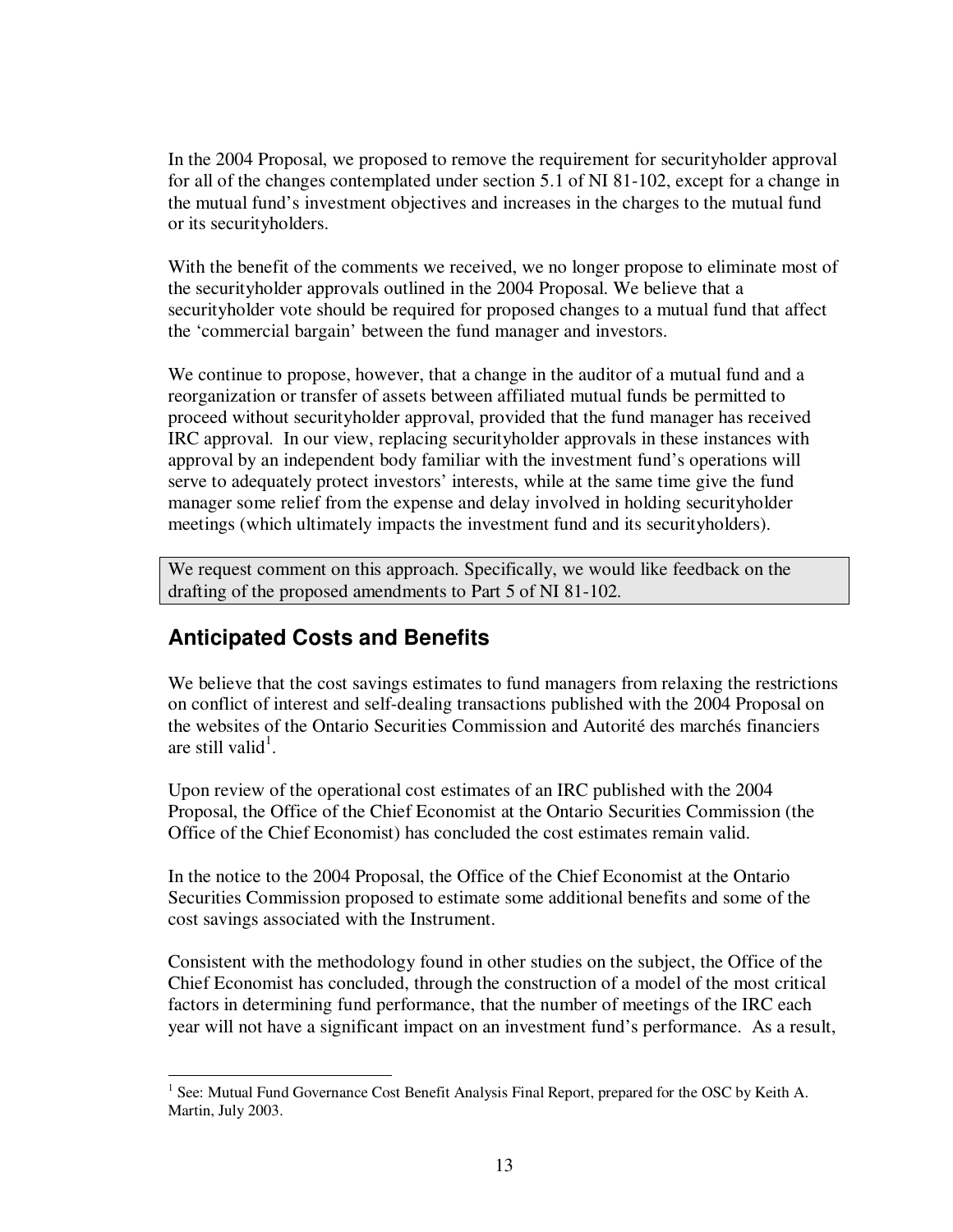the Proposed Rule specifies only that the IRC meet at least annually. Of course, the IRC has the discretion to meet as frequently as it determines necessary.

The Office of the Chief Economist also proposed in the 2004 Proposal to estimate the benefits to a mutual fund of needing to take fewer matters to a vote of its securityholders. Through surveying the mutual fund industry, among the costs found to be associated with the voting procedure was the preparation and delivery of voting materials. The Office of the Chief Economist has determined the low end cost estimate per securityholder per meeting to be \$5 per securityholder. The high end cost estimate per securityholder per meeting to be \$20 per securityholder. We found the high end cost estimate is more representative of the typical costs that a mutual fund company would experience. However, to be conservative, the lowest cost estimate was used as a basis for calculating a mutual fund's cost savings per securityholder per meeting of not having to take a matter to a vote.

The Office of the Chief Economist estimates the benefit of removing a single meeting for the mutual fund industry to be \$254.35 million, based on 50.87 million securityholders in conventional mutual funds as of December 31, 2004. We are proposing that a change in the auditor of a mutual fund and a reorganization or transfer of assets between affiliated mutual funds be permitted to proceed without a securityholder vote, provided that the fund manager has received the approval of the IRC to proceed.

### **Smaller investment funds**

We continue to believe that there are inherent conflicts of interest in the management of smaller investment funds that could benefit from the independent perspective brought to bear on such matters by an IRC. We remain, however, sensitive to the cost concerns surrounding an IRC for smaller investment funds.

In our view, the scope of IRC review for most smaller investment funds (where there are no structural conflicts of interest and where there may be fewer business conflicts, especially if many functions have been outsourced) would be much less burdensome than for larger investment funds, and therefore, less costly. In other words, we perceive the cost burden will be proportionate to the benefit of an independent perspective on conflict of interest matters.

The Office of the Chief Economist, based on a review of mutual funds with existing IRCs as a condition of exemptive relief, has found the range of operational costs of an IRC to be \$50,000 to \$250,000 per year. Given the limited scope of responsibility of these IRCs, we anticipate the costs of an IRC for a small investment fund will be similar.

Please see the questions we asked earlier under the sub-heading 'smaller investment funds'. Specifically, we would like feedback on whether commenters agree or disagree with our perspective on the cost burden of an IRC on smaller investment funds, and seek specific data on the anticipated costs of the Instrument for such funds.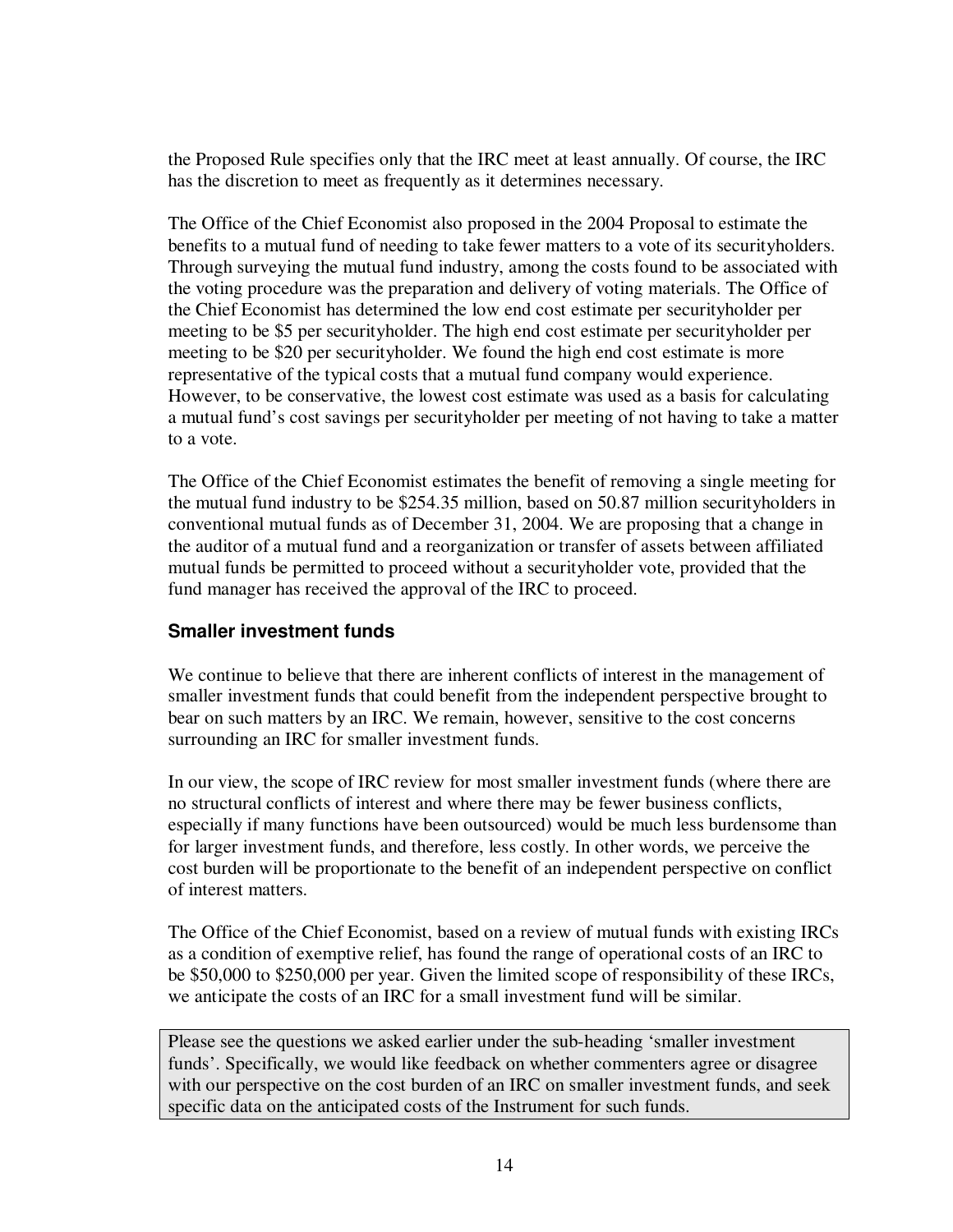### **Exchange-traded funds**

In our view, some (if not all) of the conflicts of interest (business and structural) inherent in the management of a mutual fund exist in the management of closed-end funds and mutual funds that are listed and posted for trading on a stock exchange or quoted on an over-the-counter market.

For those exchange-traded funds that are "mutual funds" under NI 81-102, the restrictions in securities legislation on structural conflicts of interest apply - for example, restrictions on the purchases of securities of a related issuer, or inter-fund trading. For both NI 81-102 and non-NI 81-102 exchange-traded funds, business conflicts of interest exist- for example, a decision by the fund manager to use an affiliate in the operation of the fund, or the fund manager's/affiliate's direct ownership of units in the fund.

The Office of the Chief Economist, upon review of the operational cost estimates of an IRC published in the 2004 Proposal, has concluded that the cost estimates similarly apply to exchange-traded funds.

We note that many exchange-traded investment funds today have established advisory boards to provide an independent perspective on management decisions and advice to the fund manager.

## **Related Amendments**

## **National Amendments**

Proposed amendments to National Instrument 81-101 *Mutual Fund Prospectus Disclosure* (NI 81-101), Form 81-101F1 *Contents of Simplified Prospectus,* and Form 81- 101F2 *Contents of Annual Information Form* are set out in Appendix C;

Proposed amendments to National Instrument 81-102 *Mutual Funds* (NI 81-102) and Companion Policy 81-102CP *Mutual Funds* are set out in Appendix D;

Proposed amendments to National Instrument 81-106 *Investment Fund Continuous Disclosure* (NI 81-106) and Form 81-106F1 *Contents of Annual and Interim Management Report of Fund Performance* are set out in Appendix E;

Proposed amendments to National Instrument 13-101 *System for Electronic Document Analysis and Retrieval (SEDAR)* (NI 13-101) are set out in Appendix F;

Proposed amendments to National Instrument 44-101 *Short Form Prospectus Distributions* (NI 44-101) and Form 44-101F3 *Short Form Prospectus* is set out in Appendix G; and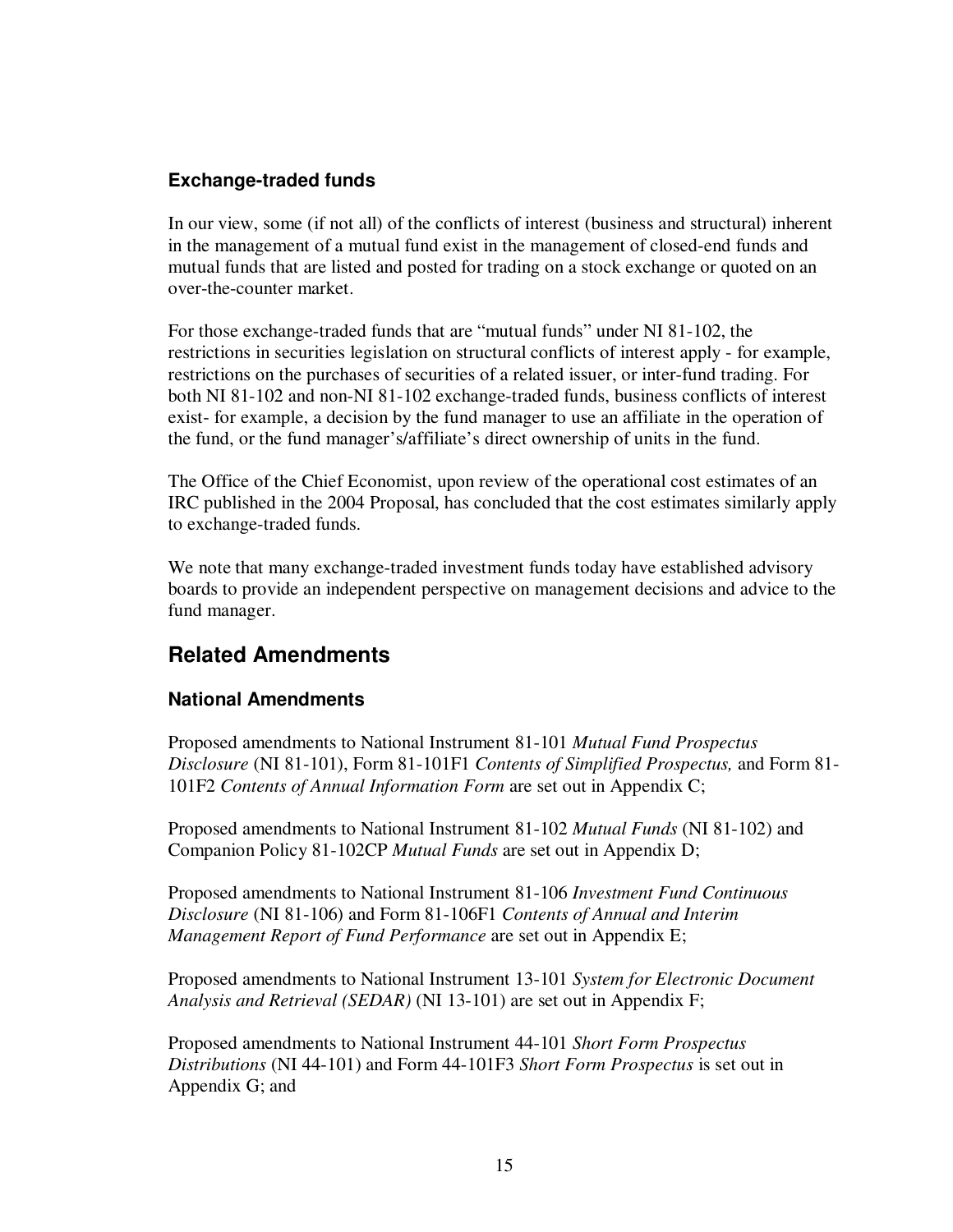Proposed amendments to Multilateral Instrument 81-104 *Commodity Pools* (NI 81-104) is set out in Appendix H.

### **Local Amendments**

We propose to amend elements of local securities legislation, in conjunction with the implementation of the Instrument. The provincial and territorial securities regulatory authorities may publish these proposed local changes separately in their jurisdictions.

Proposed consequential amendments to rules or regulations in a particular jurisdiction are in Appendix I to this Notice published in that particular jurisdiction.

Some jurisdictions will need to implement the Instrument using a local implementing rule. Jurisdictions that must do so will separately publish the implementing rule.

# **Unpublished Materials**

In proposing the revised version of the Instrument, we have not relied on any significant unpublished study, report or other written materials.

We did, however, retain independent legal advice to help us resolve the concerns raised by commenters on the 2004 Proposal as to the liability of IRC members. A summary of the analysis provided to us is available on the website of the Ontario Securities Commission at www.osc.gov.on.ca and the website of the Autorité des marchés financiers atwww.lautorite.qc.ca.

## **Request for Comments**

We welcome your comments on the Proposed Rule, the Commentary and related amendments, including the changes made since the 2004 Proposal.

We have raised specific issues for you to comment on in the shadowboxes of this Notice. We also welcome your comments on other aspects of the Instrument, including our general approach and anything that might be missing from it. We remind you that the BCSC has included additional questions are in the local cover Notice that they published in British Columbia. You can find those questions on the BCSC's website at www.bcsc.bc.ca in the Securities Law and Policy section.

We request your participation and input and thank you in advance for your comments.

## **Due Date**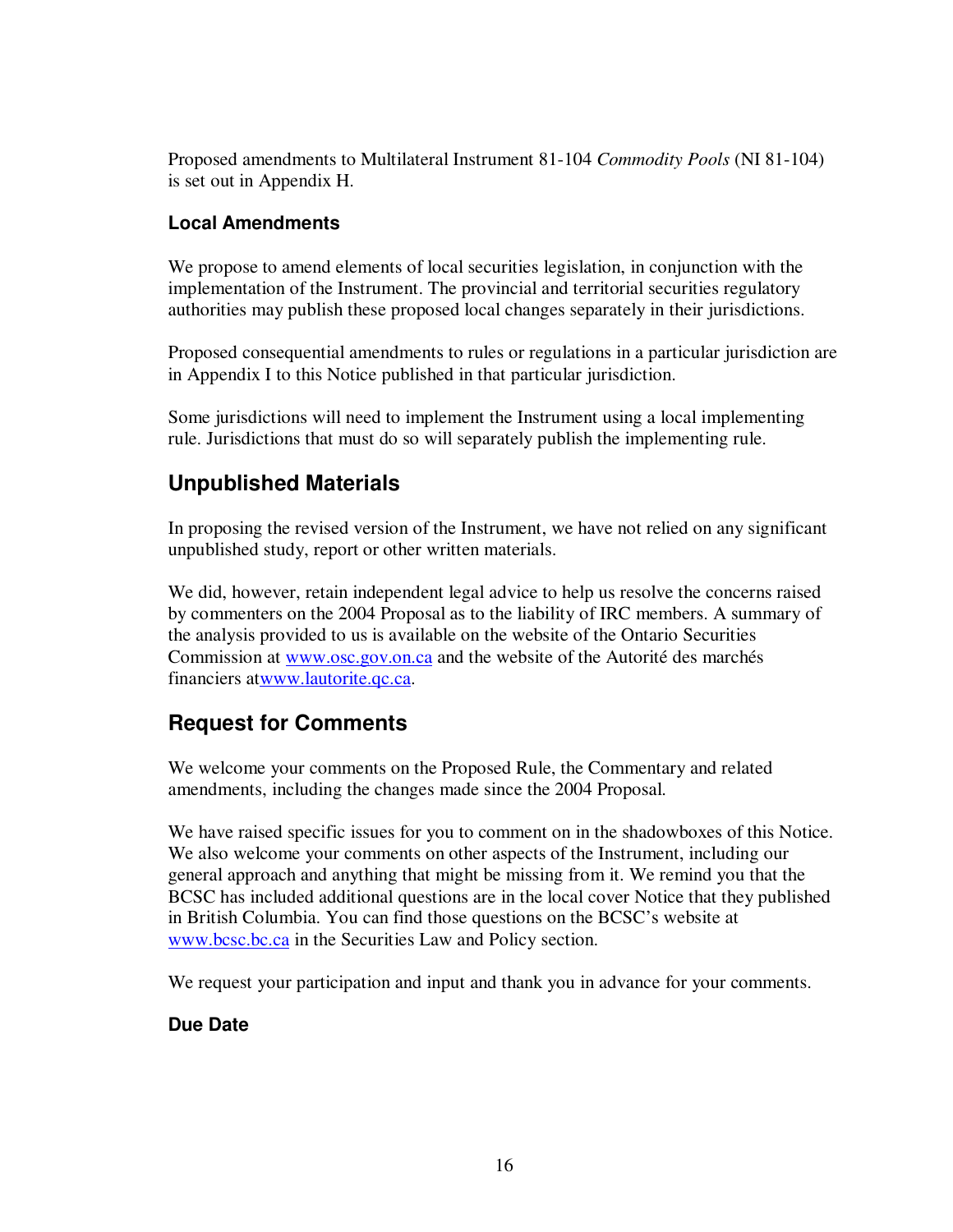Your comments must be submitted in writing and are due by August 25, 2005. If you are not sending your comments by email, a diskette containing the submissions (in Windows format, Microsoft Word), should also be sent.

#### **Where to Send Your Comments**

Please address your comments to all of the CSA member commissions, as follows:

British Columbia Securities Commission Alberta Securities Commission Saskatchewan Financial Services Commission Manitoba Securities Commission Ontario Securities Commission Autorité des marchés financiers New Brunswick Securities Commission Registrar of Securities, Prince Edward Island Nova Scotia Securities Commission Superintendent of Securities, Newfoundland and Labrador Registrar of Securities, Northwest Territories Registrar of Securities, Yukon Territory Registrar of Securities, Nunavut

Please send your comments **only** to the addresses below. Your comments will be forwarded to the remaining CSA member jurisdictions.

John Stevenson, Secretary Ontario Securities Commission 20 Queen Street West 19<sup>th</sup> Floor, Box 55 Toronto, Ontario M5H 3S8 Email: jstevenson@osc.gov.on.ca

Anne-Marie Beaudoin Directrice du secretariat Autorité des marchés financiers Tour de la Bourse 800, square Victoria C.P. 246, 22 étage Montreal, Quebec H4Z 1G3 Fax: (514) 864-6381 Email: consultation-en-cours@lautorite.qc.ca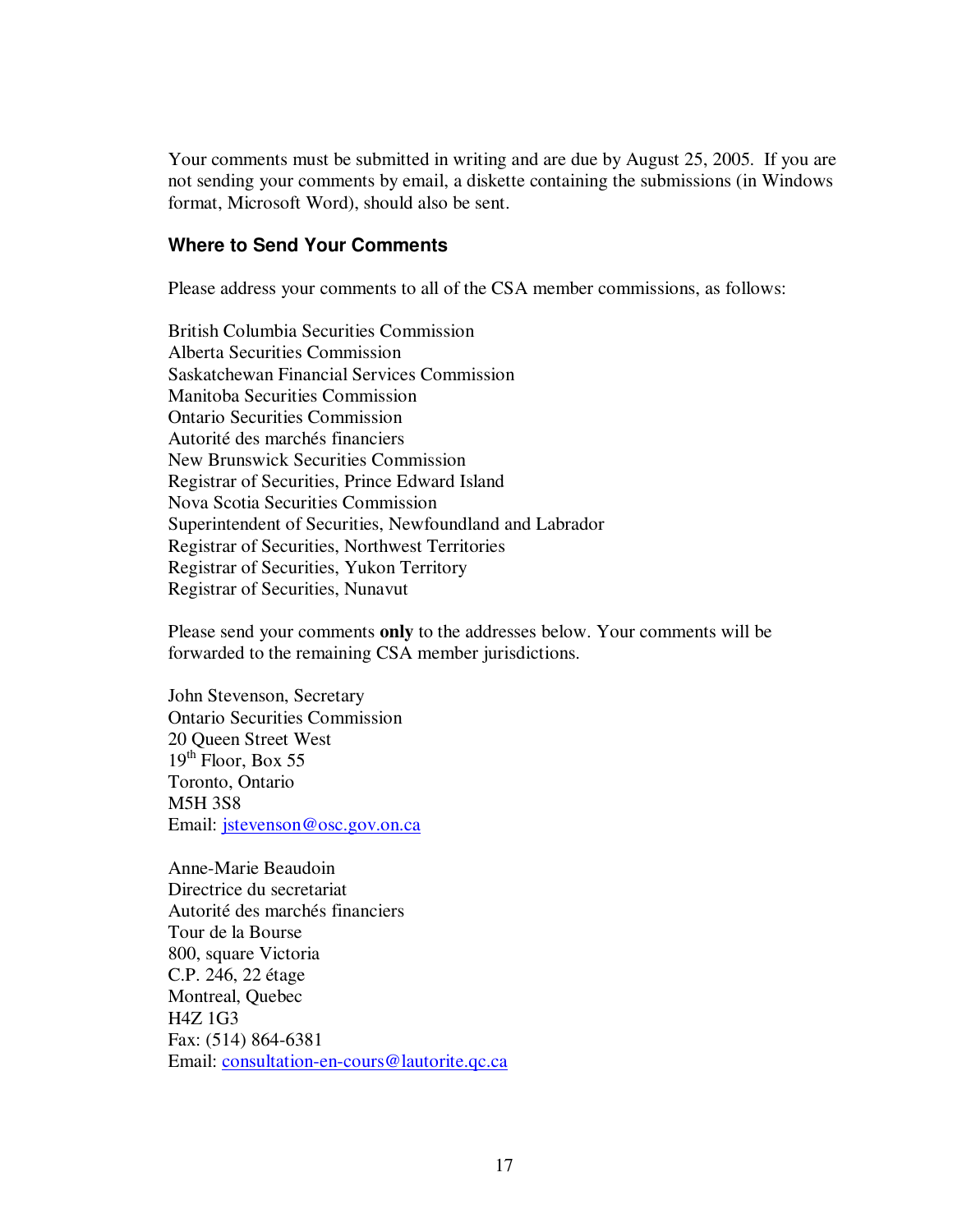#### **All Comments are Public**

Please note that we cannot keep submissions confidential because securities legislation in certain provinces requires publication of a summary of the written comments received during the comment period. All comments will also be posted to the OSC website at www.osc.gov.on.ca to improve the transparency of the policy-making process.

### **Questions**

Please refer your questions to any of the following CSA members:

Rhonda Goldberg Senior Legal Counsel, Investment Funds Ontario Securities Commission Tel: (416) 593-3682 rgoldberg@osc.gov.on.ca

Susan Silma Director, Investment Funds Ontario Securities Commission Tel: (416) 593-2302 ssilma@osc.gov.on.ca

Susan Thomas Legal Counsel, Investment Funds Ontario Securities Commission Tel: (416) 593-8076 sthomas@osc.gov.on.ca

Noreen Bent Manager and Senior Legal Counsel British Columbia Securities Commission Tel: (604) 899-6741 or 1-800-373-6393 (in B.C. and Alberta) nbent@bcsc.bc.ca

Christopher Birchall Senior Securities Analyst British Columbia Securities Commission Tel: (604) 899-6722 or 1-800-373-6393 (in B.C. and Alberta) cbirchall@bscs.bc.ca